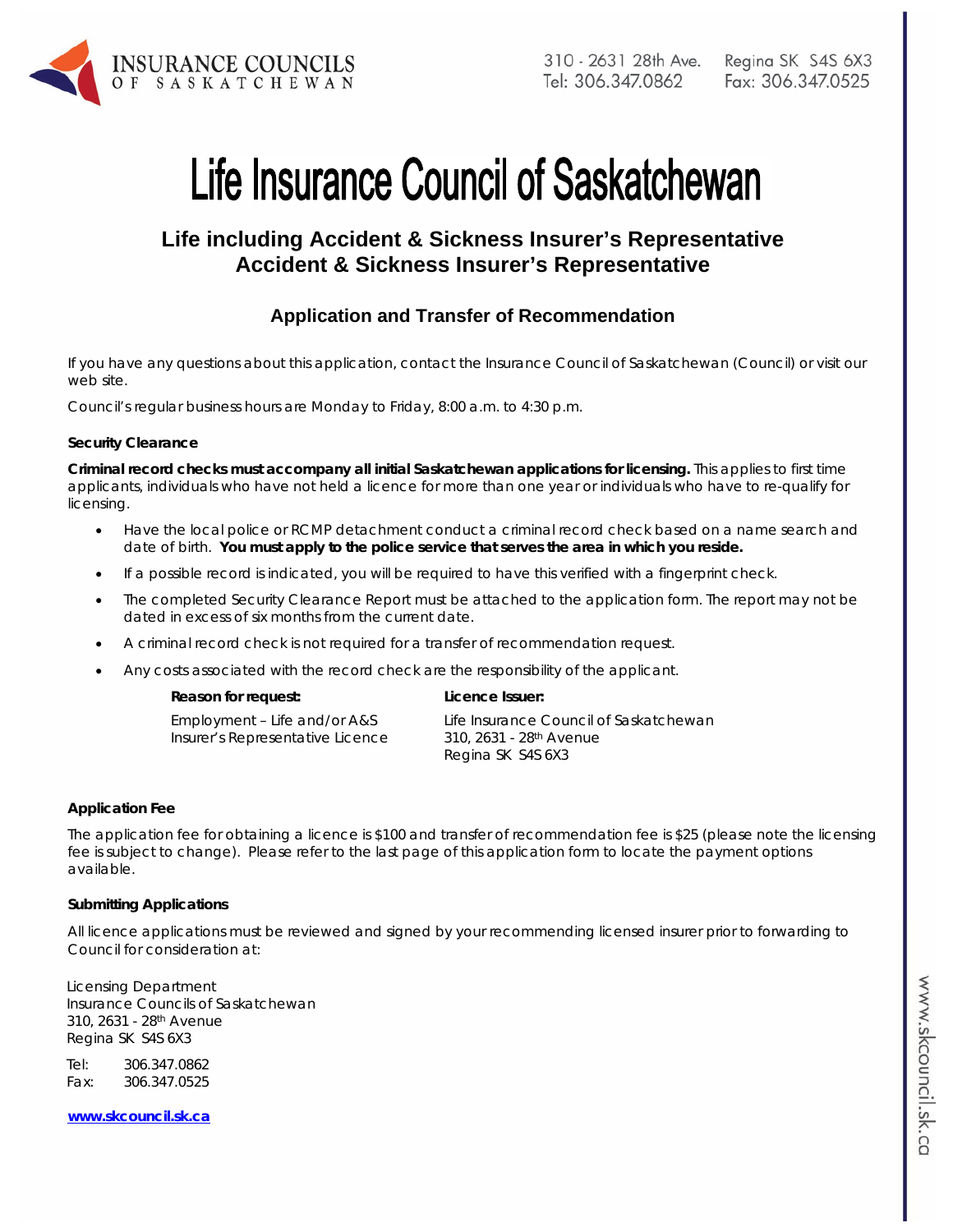

| Life Insurance Council of<br>Saskatchewan                                                                                                                          | For office use only<br>Licence Number                                                                                                                        | <b>Received Date</b>                |                 |  |  |
|--------------------------------------------------------------------------------------------------------------------------------------------------------------------|--------------------------------------------------------------------------------------------------------------------------------------------------------------|-------------------------------------|-----------------|--|--|
| Life A&S Insurer's Representative<br>Ш<br>$\Box$ A&S Insurer's Representative<br>Application - \$100<br>□<br>Transfer of Recommendation - \$25                     | Date Issued<br>Date Processed                                                                                                                                |                                     |                 |  |  |
| Part A: Identification Information                                                                                                                                 |                                                                                                                                                              |                                     | $\square$ Male  |  |  |
| Mr.<br>$\Box$ Mrs.<br>$\Box$ Miss<br>Ms.<br>$\Box$<br>$\mathsf{L}$                                                                                                 |                                                                                                                                                              | <b>Birth Date</b><br>month day year | $\Box$ Female   |  |  |
| Legal Last Name<br>Legal First Name (in full)                                                                                                                      |                                                                                                                                                              | Legal Middle Name(s)                |                 |  |  |
| <b>Preferred First Name</b>                                                                                                                                        |                                                                                                                                                              | Maiden Name                         |                 |  |  |
|                                                                                                                                                                    | Previous Surname(s):<br>1. Are you a permanent resident or citizen of Canada?<br>$\Box$ Yes<br>$\Box$ No<br>If you answered yes, do not complete question 2. |                                     |                 |  |  |
| $\Box$ Yes<br>$\square$ No<br>2. Are you a citizen of another country that holds a valid work permit or Immigrant Visa in<br>Canada? If yes, please attach a copy. |                                                                                                                                                              |                                     |                 |  |  |
| If you answered no to either question, please provide an explanation on a separate sheet of paper and attach it<br>to this application form.                       |                                                                                                                                                              |                                     |                 |  |  |
| Place of residence                                                                                                                                                 |                                                                                                                                                              |                                     |                 |  |  |
| Number and Street, Apt., Box #                                                                                                                                     |                                                                                                                                                              |                                     |                 |  |  |
| City/Town                                                                                                                                                          | Province/State                                                                                                                                               |                                     | Postal/Zip Code |  |  |
|                                                                                                                                                                    |                                                                                                                                                              |                                     |                 |  |  |
| Personal Telephone<br>Personal Fax                                                                                                                                 |                                                                                                                                                              | Personal Cell                       |                 |  |  |
| Personal E-mail                                                                                                                                                    |                                                                                                                                                              |                                     |                 |  |  |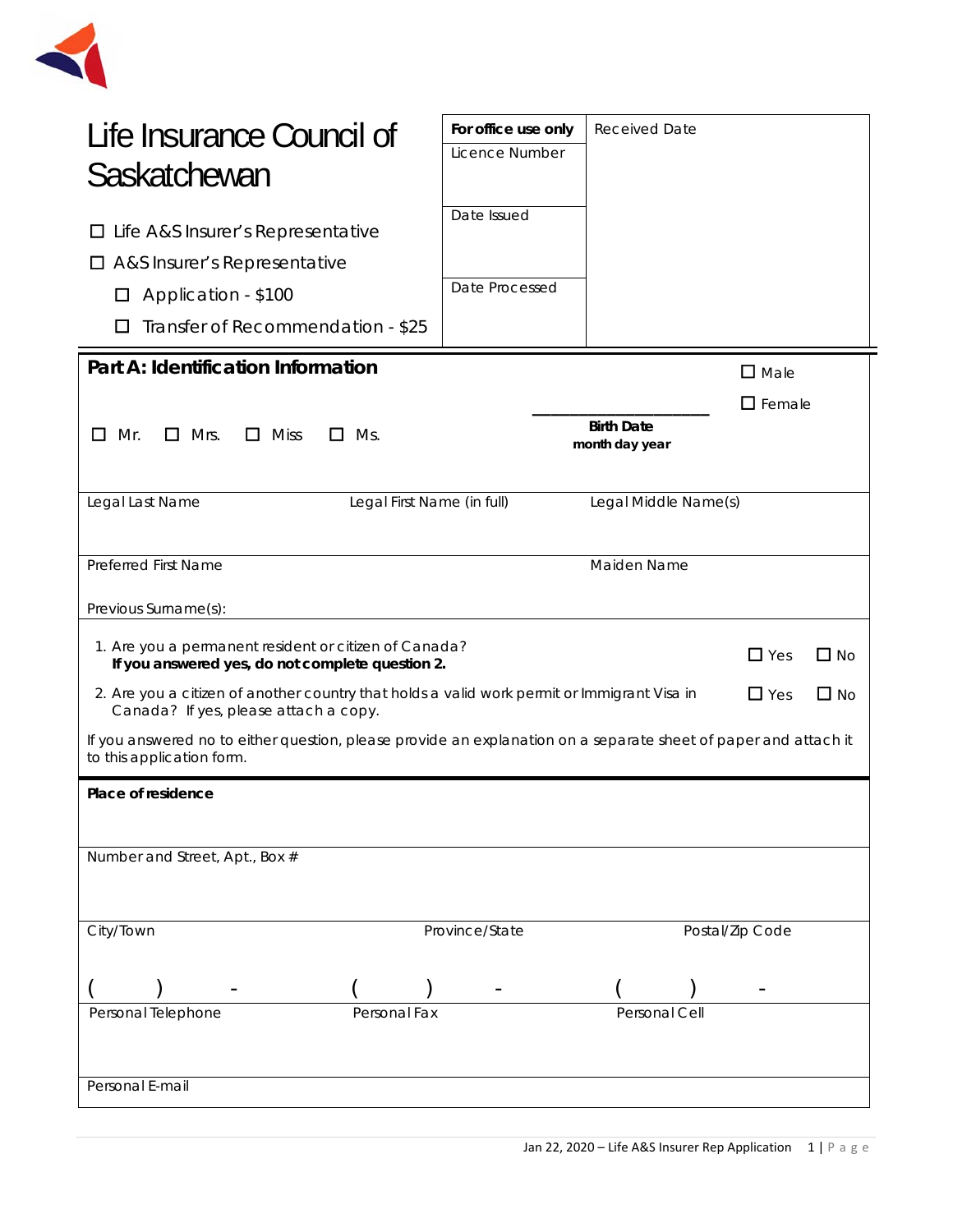

| Name of insurer and business address where you will be employed. This is the address mail will be sent to.                                                                                                                                                                                                                 |                              |                 |  |
|----------------------------------------------------------------------------------------------------------------------------------------------------------------------------------------------------------------------------------------------------------------------------------------------------------------------------|------------------------------|-----------------|--|
|                                                                                                                                                                                                                                                                                                                            |                              |                 |  |
| Insurer's Name                                                                                                                                                                                                                                                                                                             |                              |                 |  |
|                                                                                                                                                                                                                                                                                                                            |                              |                 |  |
| Number, Street, Suite # and/or Box #                                                                                                                                                                                                                                                                                       |                              |                 |  |
| City/Town                                                                                                                                                                                                                                                                                                                  | Province/State               | Postal/Zip Code |  |
|                                                                                                                                                                                                                                                                                                                            |                              |                 |  |
| <b>Business Telephone</b>                                                                                                                                                                                                                                                                                                  | ext<br><b>Business Fax</b>   |                 |  |
|                                                                                                                                                                                                                                                                                                                            |                              |                 |  |
| <b>Business E-mail</b>                                                                                                                                                                                                                                                                                                     |                              |                 |  |
|                                                                                                                                                                                                                                                                                                                            |                              |                 |  |
| Part B: Other Recognized Designations and/or Education Obtained                                                                                                                                                                                                                                                            |                              |                 |  |
| Highest level of education obtained                                                                                                                                                                                                                                                                                        |                              |                 |  |
| $\Box$ GED<br>High School Diploma<br>ப                                                                                                                                                                                                                                                                                     | Other<br>$\Box$              |                 |  |
| Please identify any insurance designations you currently hold. Attach a copy of the certificates or diplomas to this                                                                                                                                                                                                       |                              |                 |  |
| application.                                                                                                                                                                                                                                                                                                               |                              |                 |  |
|                                                                                                                                                                                                                                                                                                                            |                              |                 |  |
| Part C: Examination and/or Experience Information                                                                                                                                                                                                                                                                          |                              |                 |  |
| An application for licence will not be accepted unless the applicant has passed the qualifying examination(s)<br>and provides supporting documentation of successful completion.                                                                                                                                           |                              |                 |  |
| I have satisfied the following requirements: (Place a check mark in the boxes that appy to your application)                                                                                                                                                                                                               |                              |                 |  |
| I have successfully completed the following LLQP Exams:<br>1.                                                                                                                                                                                                                                                              |                              |                 |  |
| $\Box$ Accident & Sickness                                                                                                                                                                                                                                                                                                 | $\Box$ Ethics (Canadian Law) |                 |  |
| $\Box$ Life                                                                                                                                                                                                                                                                                                                | $\square$ Segregated Funds   |                 |  |
| If you have successfully completed the LLQP course and examination, please indicate the name of course<br>2.                                                                                                                                                                                                               |                              |                 |  |
| 3.                                                                                                                                                                                                                                                                                                                         |                              |                 |  |
| Note 1: Individuals must apply for a licence within one year from the date of successful completion of the examination(s).<br>Note 2: An individual applying for a licence, who has not held an active licence in any jurisdiction in Canada during the past<br>two consecutive years, will be considered a new applicant. |                              |                 |  |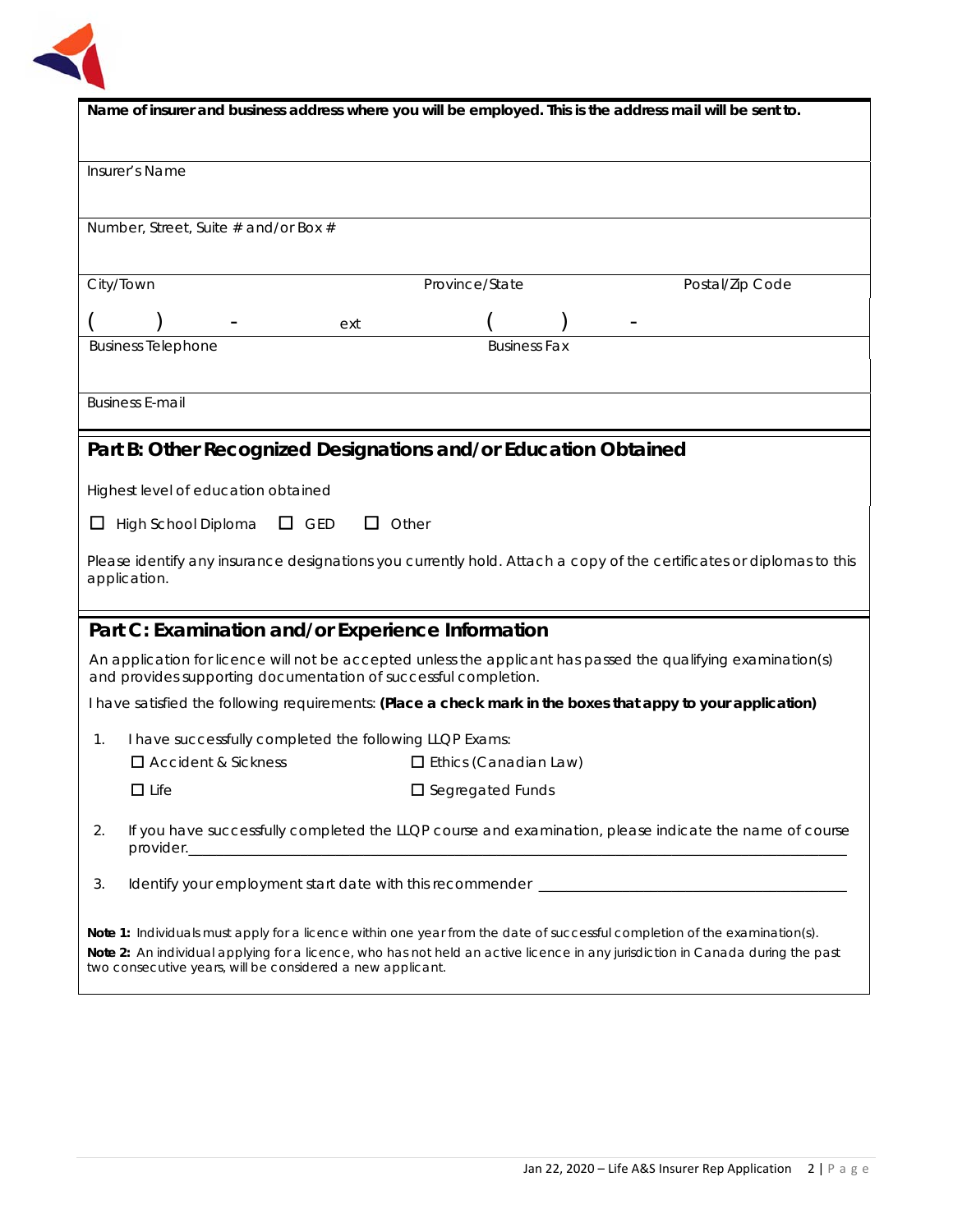

# **Part D: Supervision Requirements**

All licensees are subject to supervision requirements that are outlined in the bylaws.

- 1. An individual licensed before January 1, 2020 is subject to New Agent Supervision until he or she completes two years as a licensee; or
- 2. An individual licensed after January 1, 2020 is subject to New Agent Supervision until he or she completes a minimum of 50 placed and inforce policies, completes a minimum of one year as a licensee AND provides evidence of completion to Council.

#### **The Supervising Licensee (must be licensed in Saskatchewan)**

A licensee shall not:

- 1. act as a supervisor unless he or she has:
	- a. at least three years experience as a licensed agent;
	- b. is not subject to New Agent Supervision as outlined in subsections 7-3(4) and (5) of the bylaws; and
	- c. is knowledgeable about the product being sold by the supervised licensee; or
- 2. act in the transaction of or supervision of segregated funds transactions unless he or she has passed an

investment funds course approved by council.

# **Part E: Segregated Funds**

A licensee may not act as an agent in the sale of segregated funds unless the licensee has passed a segregated funds course approved by the Life Insurance Council of Saskatchewan (Council). Please visit the Council web site or contact the office to obtain a current copy of approved courses.

□ Yes □ No I have attached a copy of my certificate of completion or passing examination mark to this application for one of the approved segregated fund courses.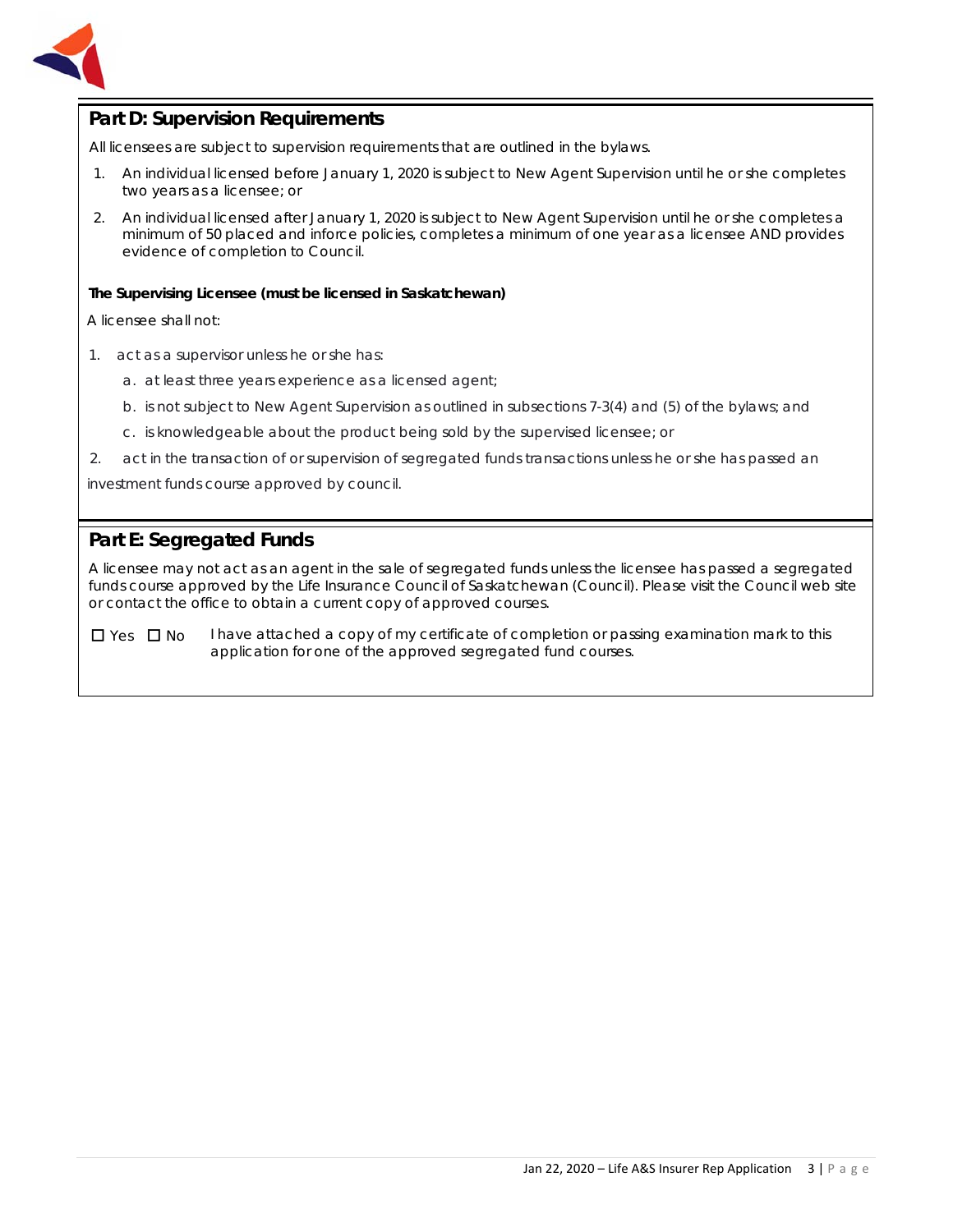

# **Part F: Background**

The following are questions relevant to *The Insurance Act* (Act) regarding trustworthiness and suitability to be licensed.

Please read these questions carefully to ensure all responses are accurate. Inaccurate answers may be considered a material misstatement.

**For any questions where disclosure is required, please provide complete details on a separate sheet of paper and attach to the application form.**

| 1. | Have you ever held an insurance or adjuster<br>licence in Saskatchewan, or anywhere in Canada<br>or in the world?<br>$\Box$ Nothing to Disclose<br>Disclosure attached<br>If yes, please provide information about licence year,<br>licence class and jurisdiction.                                                                                                                                                                                 | 5. | Have you ever been the subject of receivership<br>and/or bankruptcy proceedings, including<br>consumer proposals?<br>$\Box$ Nothing to Disclose<br>$\Box$ Disclosure attached<br>If yes, please provide an explanation of the circumstances<br>and a complete copy of the documents involved.<br>This question applies to you personally AND any company<br>in which you are/were a principal shareholder, officer or<br>director.                                                                                                                                                                                                                                               |
|----|-----------------------------------------------------------------------------------------------------------------------------------------------------------------------------------------------------------------------------------------------------------------------------------------------------------------------------------------------------------------------------------------------------------------------------------------------------|----|----------------------------------------------------------------------------------------------------------------------------------------------------------------------------------------------------------------------------------------------------------------------------------------------------------------------------------------------------------------------------------------------------------------------------------------------------------------------------------------------------------------------------------------------------------------------------------------------------------------------------------------------------------------------------------|
| 2. | Has any licence or registration held by you as an<br>insurance agent, adjuster or for selling any other<br>financial products, ever been suspended or<br>revoked for cause, anywhere in Canada or in the<br>world?<br>$\Box$ Nothing to Disclose<br>$\Box$ Disclosure attached<br>This question applies to you personally AND any<br>company in which you are/were a principal<br>shareholder, officer or director or designated<br>representative. | 6. | Have you ever been the subject of any complaint,<br>investigation, sanction or disciplinary action,<br>including but not limited to a letter of warning,<br>caution, fine, etc., against you by any financial<br>services regulator, federal regulator (e.g., FINTRAC,<br>CRA, CRTC, Privacy Commissioner, etc.) insurer or<br>any other financial services company with which you<br>hold/held a contract, in Canada or anywhere in the<br>world?<br>$\Box$ Nothing to Disclose<br>$\Box$ Disclosure attached<br>This question applies to you personally AND any company<br>in which you are/were a principal shareholder, officer or<br>director or designated representative. |
| 3. | Have you been ever refused an insurance or<br>adjuster licence or other licence or registration for<br>selling financial products or adjusting claims in<br>Canada or anywhere in the world?<br>$\Box$ Nothing to Disclose<br>$\Box$ Disclosure attached<br>This question applies to you personally AND any<br>company in which you are/were a principal<br>shareholder, officer or director or designated<br>representative.                       | 7. | Have you ever been investigated, charged or<br>convicted of any criminal or quasi-criminal offence,<br>in Canada or anywhere in the world?<br>$\Box$ Nothing to Disclose<br>$\Box$ Disclosure attached<br>This question applies to you personally AND any company<br>in which you are/were a principal shareholder, officer or<br>director or designated representative.                                                                                                                                                                                                                                                                                                         |
| 4. | Do you currently or plan to engage in any<br>business or occupation other than the insurance<br>or adjusting business?<br>$\Box$ Disclosure attached<br>$\Box$ Nothing to Disclose<br>Please provide the name of the business, occupation<br>details, supervisory responsibilities and date of<br>employment.<br>This would include any business that requires a licence<br>or registration or is corporately registered.                           | 8. | Have you ever been the subject of any type of legal<br>action, including but not limited to, class action<br>lawsuits or civil actions respecting the business of<br>insurance including adjusting, or any other financial<br>service in Canada or anywhere in the world?<br>$\Box$ Nothing to Disclose<br>$\Box$ Disclosure attached<br>This question applies to you personally AND any company<br>in which you are/were a principal shareholder, officer or<br>director or designated representative.                                                                                                                                                                          |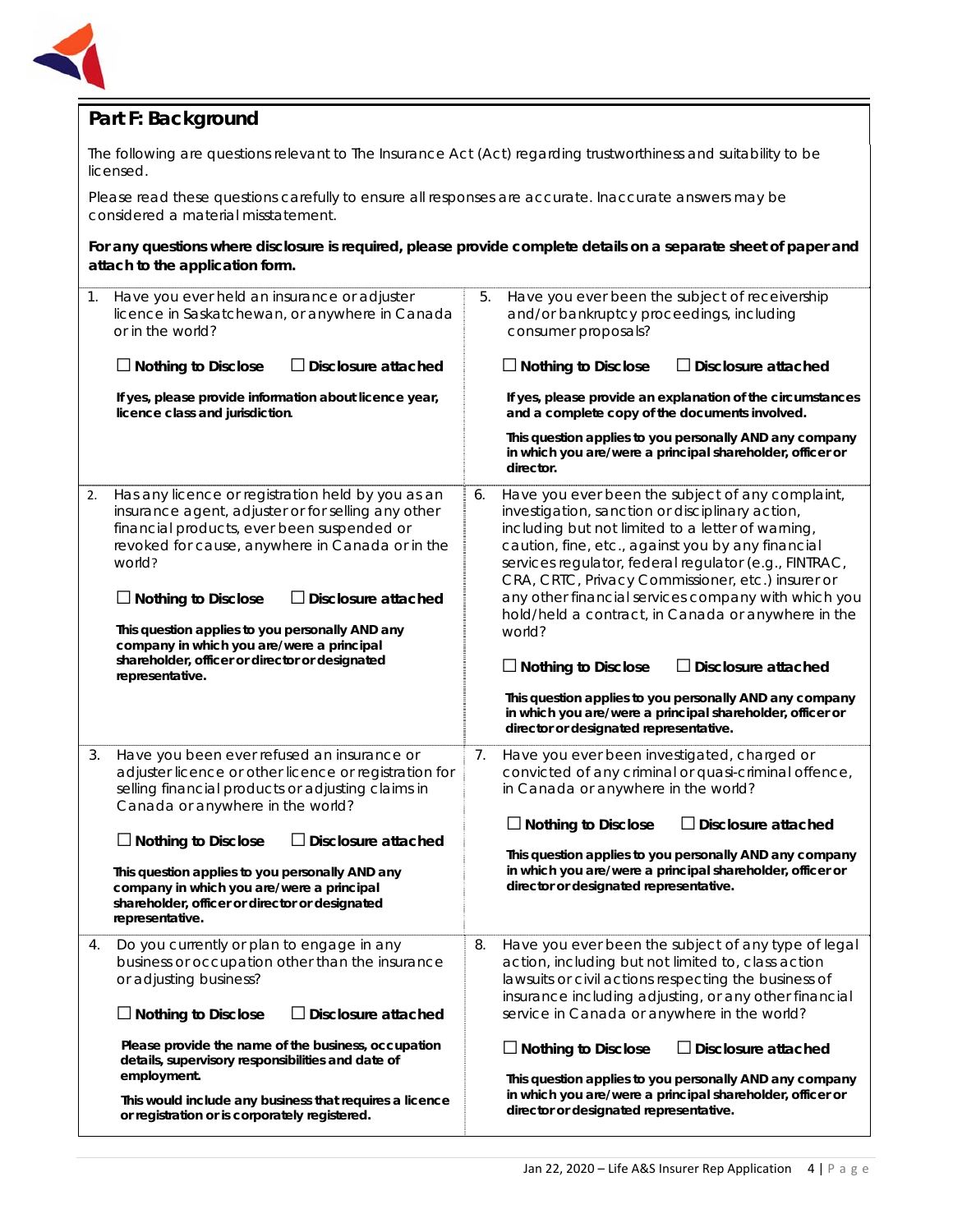

# **Part G: Non-Resident Applicants**

1. Saskatchewan address for service required by subsection 10-1(3) of *The Insurance Regulations*.

|                                                                      |                                                                                                                                                                                                                             |                                                                                              |           | <b>SK</b> |                      |
|----------------------------------------------------------------------|-----------------------------------------------------------------------------------------------------------------------------------------------------------------------------------------------------------------------------|----------------------------------------------------------------------------------------------|-----------|-----------|----------------------|
| Street Address (Box #'s will not be accepted)                        |                                                                                                                                                                                                                             |                                                                                              | City/Town | Province  | Postal Code          |
| 2.                                                                   | A non-resident applicant whose home jurisdiction has a web based licensee search is not required to<br>a)<br>provide a Certificate of Authority/Non-Resident Endorsement. Council will verify the licence status<br>online. |                                                                                              |           |           |                      |
|                                                                      | A non-resident applicant whose home jurisdiction does not have a web based license search, is<br>b)<br>required to provide a Certificate of Authority/Non-Resident Endorsement with this application.                       |                                                                                              |           |           |                      |
| 3.                                                                   | What date did you obtain your Life including Accident & Sickness Licence in your<br>resident jurisdiction<br>month day year                                                                                                 |                                                                                              |           |           |                      |
| 4.                                                                   | What date did you obtain your Accident & Sickness Licence in your resident<br>month day year<br>jurisdiction?                                                                                                               |                                                                                              |           |           |                      |
| 5.                                                                   |                                                                                                                                                                                                                             | am required to comply with continuing education requirements in my resident<br>jurisdiction? |           |           | $\Box$ Yes $\Box$ No |
| Part H: Consent to the Collection, Use and Disclosure of Information |                                                                                                                                                                                                                             |                                                                                              |           |           |                      |

By applying for an insurance licence, I, the applicant, understand personal information will need to be collected from me and from other sources such as the recommender of the licence, financial service regulators, law enforcement agencies, credit bureaus, insurance companies, previous employers or other organizations in the financial services sector. I, therefore, consent to the collection and use of this personal information for the purpose of determining my suitability for licensing.

I, the applicant, further understand and consent to the disclosure of personal information to the recommender of the licence, financial service regulators, law enforcement agencies, credit bureaus, insurance companies or other organizations in the financial services sector, for the purpose of determining suitability for licensing.

| Signature of applicant  | Date Signed |  |
|-------------------------|-------------|--|
|                         |             |  |
|                         |             |  |
| Print name of applicant |             |  |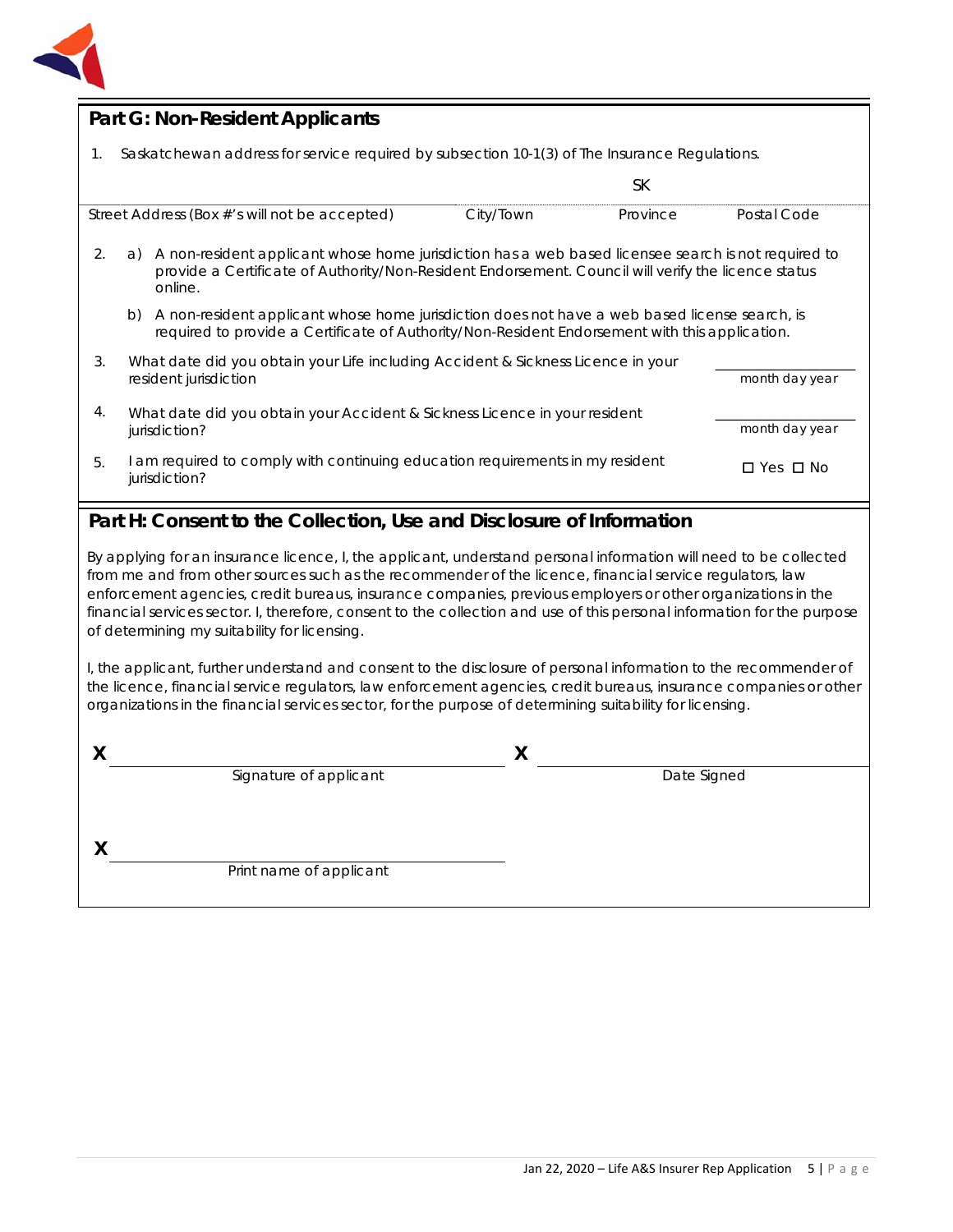

# **Part I: Declaration**

The making of a false statement on this application constitutes a material misstatement and may result in the refusal of this application and the subsequent suspension or cancellation of any licence issued. This application is required to be personally signed by the applicant named herein.

I, \_\_\_\_\_\_\_\_\_\_\_\_\_\_\_\_\_\_\_\_\_\_\_\_\_\_\_\_\_\_\_\_\_\_\_\_\_\_\_, solemnly declare that all statements and answers in the foregoing application including attachments are true and correct, and I make this solemn declaration conscientiously believing it to be true, and knowing that it is of the same force and effect as if made under oath.

| X                                                                                                                                                                                                            |                                                                   | X                                                                                                             |                |
|--------------------------------------------------------------------------------------------------------------------------------------------------------------------------------------------------------------|-------------------------------------------------------------------|---------------------------------------------------------------------------------------------------------------|----------------|
|                                                                                                                                                                                                              | Signature of applicant                                            |                                                                                                               | Date Signed    |
|                                                                                                                                                                                                              |                                                                   |                                                                                                               |                |
|                                                                                                                                                                                                              | Part J: Recommender Declaration                                   |                                                                                                               |                |
|                                                                                                                                                                                                              | To be completed by the licensed insurer that is recommending you. |                                                                                                               |                |
|                                                                                                                                                                                                              |                                                                   |                                                                                                               |                |
| Applicant's Name<br><b>Please Print</b>                                                                                                                                                                      |                                                                   | is hereby recommended to act as a representative for the insurer named herein.                                |                |
|                                                                                                                                                                                                              |                                                                   |                                                                                                               |                |
|                                                                                                                                                                                                              | and that the applicant is suitable to receive a licence.          | The recommender certifies that the qualifications and business record of the applicant have been investigated |                |
|                                                                                                                                                                                                              |                                                                   | To the best of my knowledge, information and belief, all statements and answers contained in the foregoing    |                |
|                                                                                                                                                                                                              |                                                                   | application are true and correct, and that the applicant has completed this application.                      |                |
| IT IS UNDERSTOOD THAT IF THE APPLICANT NAMED HEREIN IS TERMINATED BY US, WRITTEN NOTICE, INCLUDING THE<br>REASONS FOR TERMINATION, WILL BE GIVEN TO THE LIFE INSURANCE COUNCIL OF SASKATCHEWAN, IMMEDIATELY. |                                                                   |                                                                                                               |                |
|                                                                                                                                                                                                              |                                                                   |                                                                                                               |                |
| Print Legal Name of Recommender                                                                                                                                                                              |                                                                   |                                                                                                               |                |
|                                                                                                                                                                                                              |                                                                   |                                                                                                               |                |
|                                                                                                                                                                                                              |                                                                   |                                                                                                               |                |
| <b>Authorized Official Signature</b>                                                                                                                                                                         |                                                                   | <b>Print Name of Signee</b>                                                                                   | Date Signed    |
|                                                                                                                                                                                                              |                                                                   |                                                                                                               |                |
|                                                                                                                                                                                                              |                                                                   |                                                                                                               |                |
| Telephone                                                                                                                                                                                                    | Fax                                                               |                                                                                                               | E-mail Address |

**THE ABOVE APPLICANT WILL NOT ACT AS AN INSURER'S REPRESENTATIVE UNTIL THE LICENCE IS ISSUED**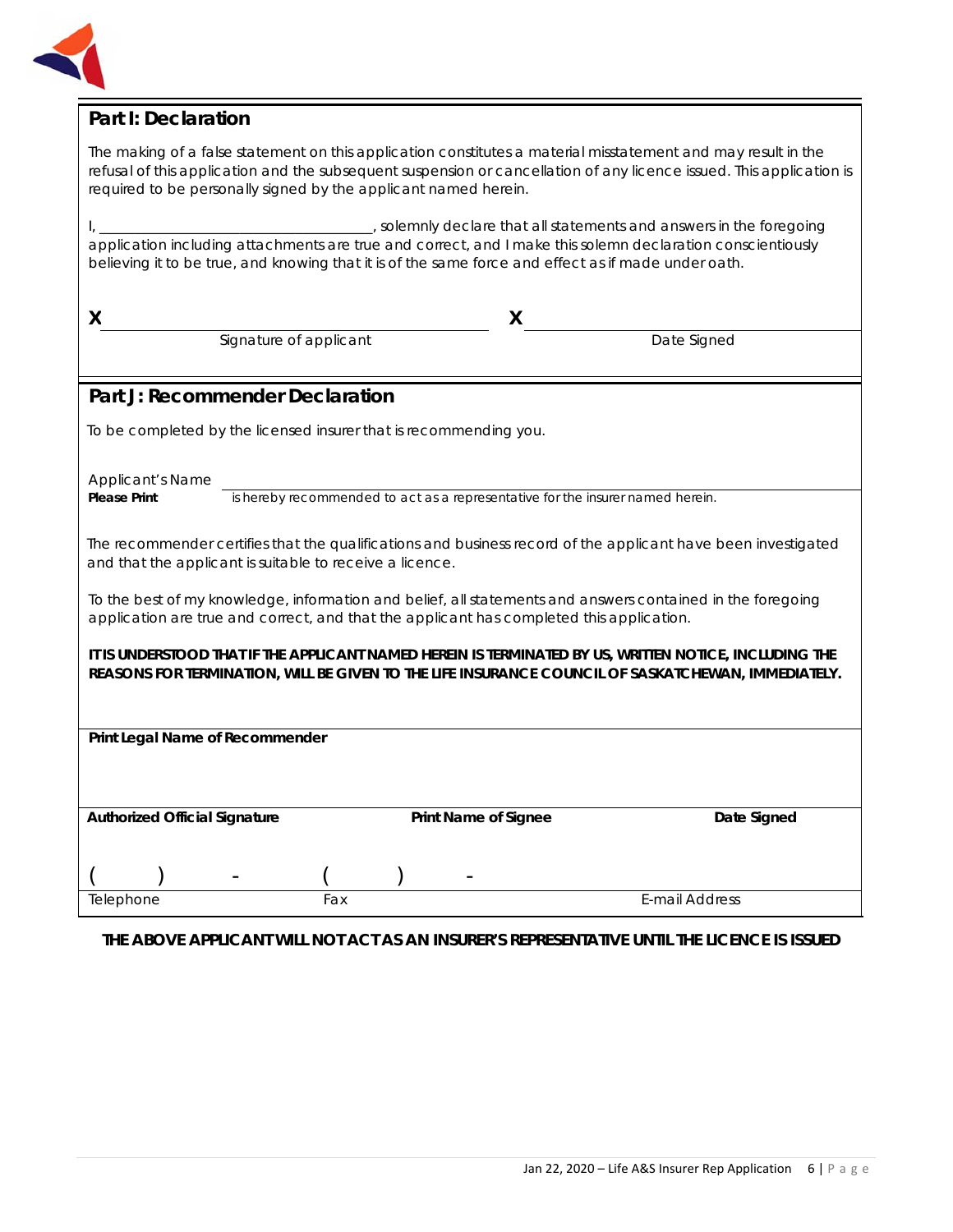

# **APPLICANT'S ACKNOWLEDGEMENT**

### **Print applicant's name**

A licence imposes on the licensee obligations including, but not limited to, the following:

- a) to adhere to the Act, regulations, and the Life Insurance Council of Saskatchewan (LICS) Bylaws;
- b) to follow established standards of competence, conduct and practice in the business of insurance.

I acknowledge I have read the LICS Bylaws, and I understand that I am obligated to do the following:

- $\triangleright$  To notify LICS within 30 days of the commencement of criminal proceedings, legal actions, bankruptcy and a name change.
- To submit the Annual Reporting Form and licence fee as per the LICS Bylaws.
- ▶ To be supervised until I have completed a minimum of 50 placed and in force policies and completes a minimum of one year as a licensee as outlined in the LICS Bylaws.
- Not act as supervisor unless I am licensed in Saskatchewan and have at least three years licensed experience as outlined in the LICS Bylaws.
- Not to act in the transaction or supervision of segregated funds unless authorized to do so as outlined in the LICS Bylaws.
- $\triangleright$  To complete a life insurance replacement declaration (LIRD) prior to replacing an existing life insurance policy as outlined in the LICS Bylaws.
- $\triangleright$  To maintain E&O coverage as outlined in the LICS Bylaws.
- To complete the Continuing Education (CE) Requirement outlined in the LICS Bylaws.
	- (1) Licensees are required to earn a minimum of fifteen credit hours of CE in each annual reporting period.
	- (2) Only credit hours earned in a reporting period are eligible unless written consent is provided by LICS.
	- (3) Failure to comply with the CE requirements shall result in a suspension of licence until the licensee has earned the required CE credit hours.
- To obtain CE hours through approved course providers and courses that meet the CE definition as outlined in the LICS Bylaws.
	- (1) Only courses that provide technical education are considered to qualify as continuing education including courses that directly relate to:
		- (a) Life or accident and sickness insurance products;
		- (b) Financial planning provided that:
			- (i) a minimum of 10 of the 15 hours required per year is related to life or accident and sickness insurance; and,
			- (ii) a maximum of five to 15 hours required per year is related to non-insurance sectors such as securities and mutual funds:
		- (c) Compliance with insurance legislation and requirements such as LICS's Code of Conduct, Act and Bylaws made pursuant to that Act, privacy legislation and anti-money laundering and anti-terrorism financing legislation;
		- (d) Ethics;
		- (e) E&O insurance; and,
		- (f) Courses leading to an approved designation such as Chartered Life Underwriter (CLU), Certified Financial Planner (CFP), Registered Financial Planner (RFP), Certified Health Insurance Specialist (CHS), Certified Employee Benefit Specialist (CEBS), Personal Financial Planner (PFP), Certified International Wealth Manager (CIWM), Elder Planner Counselor (EPC) and such other designations as are approved by Council.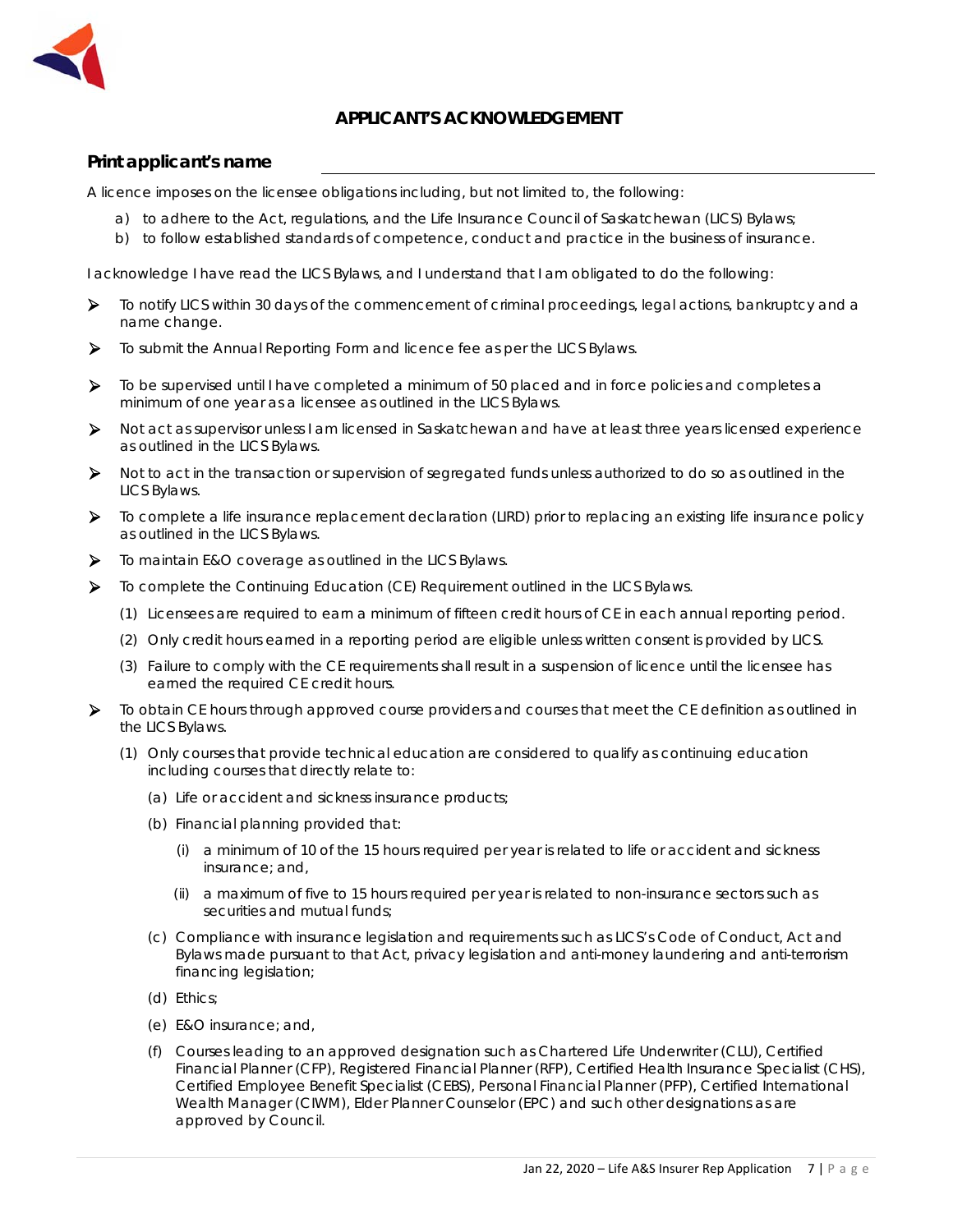

- To complete the Ethics Education Requirement as per the LICS Bylaws.
	- (1) Effective January 1, 2013 all resident licensees must, within the cycles set out below, completed one or more LICS approved ethics courses totaling at least three hours in duration:
		- (a) Resident licensees who are licensed on or after January 1, 2013 must completed the ethics training within three years of becoming licensed.
		- (b) Resident licensees who hold a licence issued prior to January 1, 2013 must completed the ethics training by their annual reporting date in 2016.
		- (c) Resident licensees that have completed the course under (a) or (b) above must complete the ethics training within each subsequent five year cycle.
		- (d) Credit hours earned for an ethics course can be applied towards a licensee's CE requirements.
		- (e) For the purpose of this section each individual ethics course must be at least one hour in duration.
- To disclose on the initial application for licence and any Annual Reporting Form(s) if I am engaged in, or plan to engage in, any business or occupation other than the insurance business.

I understand a licence will not be granted in the absence of returning this signed acknowledgment to the Council office.

I further understand I am prohibited from acting as an Insurer's Representative until the licence has been granted.

**Signature of applicant Community Community Community Community Community Community Community Community Community Community Community Community Community Community Community Community Community Community Community Communit**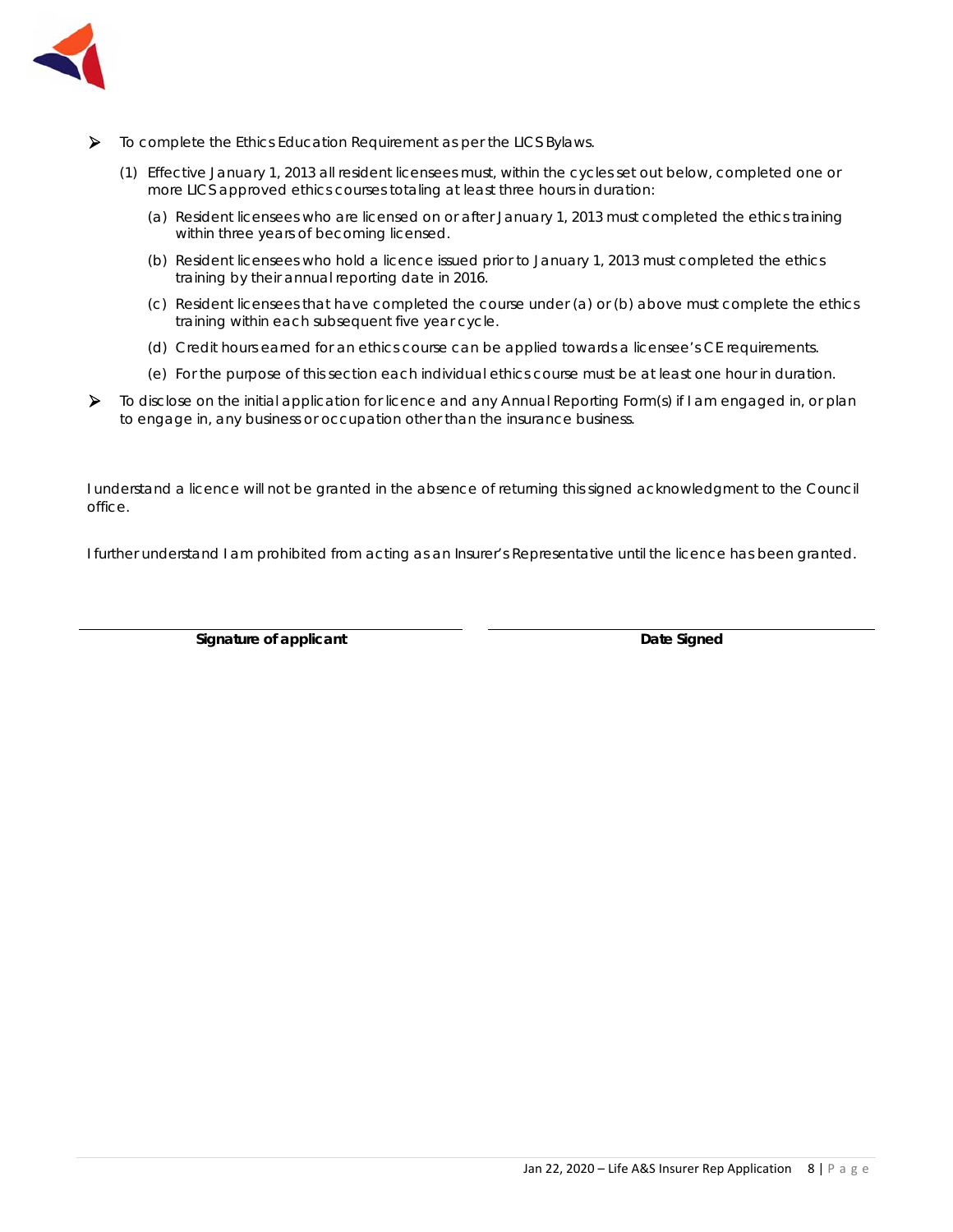

# *The Insurance Act*

**"insurance agent"** means, subject to subsection (2), any person who for any compensation and through any medium does one or more of the following:

- (a) acts or aids in any manner in soliciting, negotiating, effecting or procuring the making of any contract of insurance or reinsurance or the continuance or renewal of a contract of insurance or reinsurance on behalf of an insurer, potential insured or insured, whether or not the person has agreements with insurers allowing the person to bind coverage and countersign insurance documents on behalf of insurers;
- (b) holds himself, herself or itself out as an insurance agent, broker or consultant;
- (c) provides consulting, advisory or administrative services with respect to the insurance or contracts of insurance that are described in section 1-14 or 1-15;
- (d) provides advice to a person with respect to a specific insurance policy, plan or program;
- (e) evaluates or manages insurance risks on behalf of an insured;
- (f) provides administration services to an insurer with respect to a policy or a contract of insurance, including processing applications and claims and accepting payments;
- (g) transmits for another person an application for or a policy of insurance to or from an insurer;
- (h) retains as compensation any portion of a premium received by the person;
- (i) enrols individuals in prescribed contracts of insurance;
- (j) engages in any other prescribed activity.